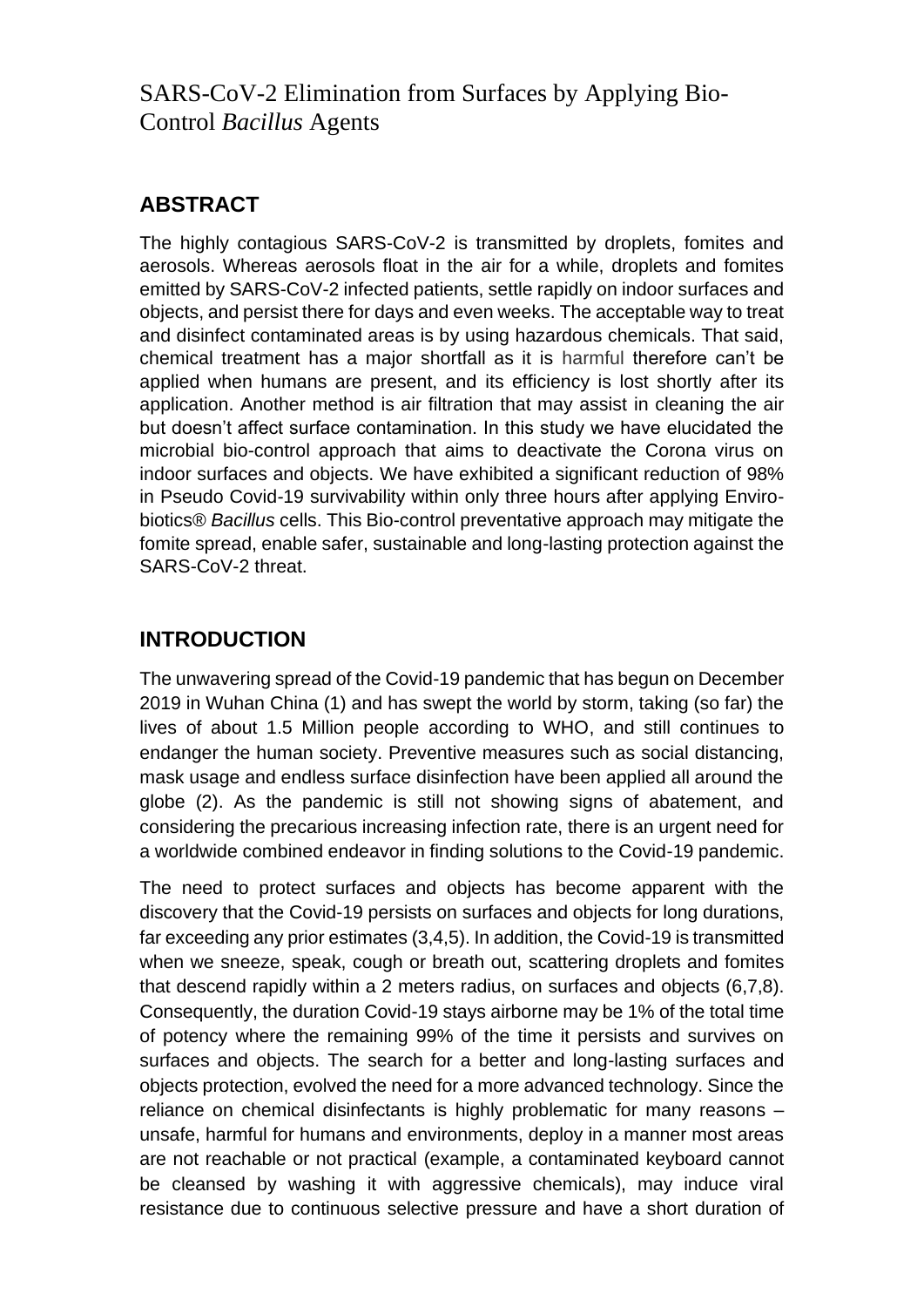efficacy. Therefore, the protection against Covid-19 by using chemical disinfectants is limited and inferior (9,10,11). These circumstances have created new challenges and opportunities for creative and innovative solutions. As part of the search for innovations, we have encountered a new technology, a biological procedure that protects surfaces and objects by using environmental probiotics (Enviro-Biotics ®).

Enviro-Biotics® is a microbial suspension consisting of multiple strains of *Bacillus* species which are the main natural producers of extra-cellular proteolytic enzymes (12) that can break down protein molecules. SARS-CoV-2 possesses the typical coronavirus structure with the "spike protein" on the membrane envelope (13); the spike protein is a crucial recognition factor for virus attachment and entry to the host cells (14,15), therefore, proteolytic cleavage of the spike protein, eliminates its human cell receptor recognition, prevents the virus-cell attachment and blocks the viral infection.

The aim of this research was to examine the virucidal efficiency of the Enviro-Biotics® *Bacillus* cells against corona viruses on surfaces and to validate its capacity to eliminate viral infectivity.

## **MATERIALS AND METHODS**

### **Features of the Pseudo Covid-19 produced**

We have generated two different Pseudo Covid-19 viruses with structural characteristics and infection mechanism identical to COVID-19 (Sars-CoV-2). They are both covered with Sars-CoV-2 Spike S proteins on their surface. One Pseudo Covid-19 virus had in its genome both EGFP fluorescence expression protein and puromycin resistance genes. The other Pseudo Covid-19 virus had the luciferase enzyme (LUC) and puromycin resistance genes. The vector sequence utilized for the above Pseudo Covid-19 viruses' generation was obtained from Vector-Builder Inc (U.S.A.). The table below presets the vector summary and the specific vector map is depicted in the following figure.

| <b>Vector ID</b>                | VB200331-1626mgu                      |
|---------------------------------|---------------------------------------|
| <b>Vector Name</b>              | pRP[Exp]-CMV>{SARS-CoV-2 S protein}   |
| <b>Vector Size</b>              | 6759 bp                               |
| <b>Vector Type</b>              | Mammalian Gene Expression Vector      |
| <b>Inserted Promoter</b>        | <b>CMV</b>                            |
| <b>Inserted ORF</b>             | {SARS-CoV-2 S protein}                |
| <b>Plasmid Copy Number</b> High |                                       |
| <b>Antibiotic Resistance</b>    | Ampicillin                            |
| <b>Cloning Host</b>             | VB UtraStable (or alternative strain) |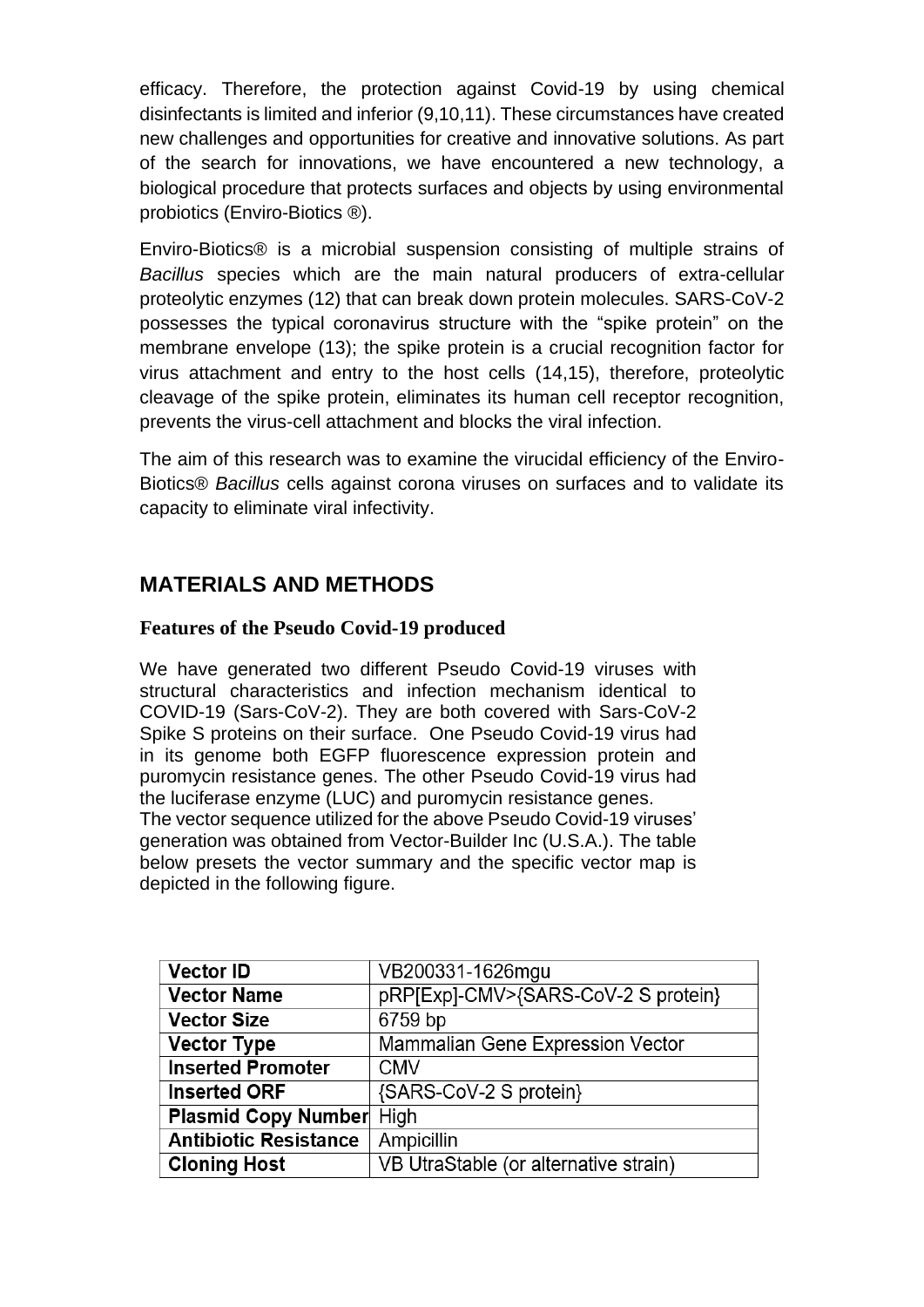

The Pseudo Covid*-*19 preparation protocol has been standardized in order to obtain an equal number of viral particles for each virus preparation in the same volume.

### **Pseudo Covid-19 titration**

In order to determine the viral particles concentration in the specific volume used in the performed experiments, a titration of the Pseudo Covid*-*19 was performed. The amount of transduction units per milliliter (TU/ml) present in the Pseudo Covid*-*19 preparations was calculated as follows:

- The number of fluorescent cells in each dilution well was calculated by FACS analysis.
- The TU/ml was calculated in the wells where the fluorescent cells amount was less than 30% of the total.
- The TU/ml values of each dilution were averaged to obtain the final Pseudo Covid-19 concentration which was 6.9 x 10<sup>5</sup> TU/ml.
- In each experimental test point the amount of Pseudo Covid-19 particles was 2.10 x 10<sup>4</sup> .

### **Pseudo Covid-19 inactivation by Enviro Biotics®** *Bacillus* **cells**

The interaction between the *Bacillus* cells and the Pseudo Covid*-*19 was tested using a sterile plastic plate cover containing 96 wells.

The experiments were caried out in a switched off, hermetically sealed biological hood with an inner volume of 0.42  $m<sup>3</sup>$  at a temperature of 25 $\degree$ C and at 80% RH.

The *Bacillus* spores were sprayed over the well covers, until reaching a volume of 30 µl/well that was followed by addition of 10 µl saline to each well. In parallel to the spore sprayed wells, 40 µl of saline was added to the negative control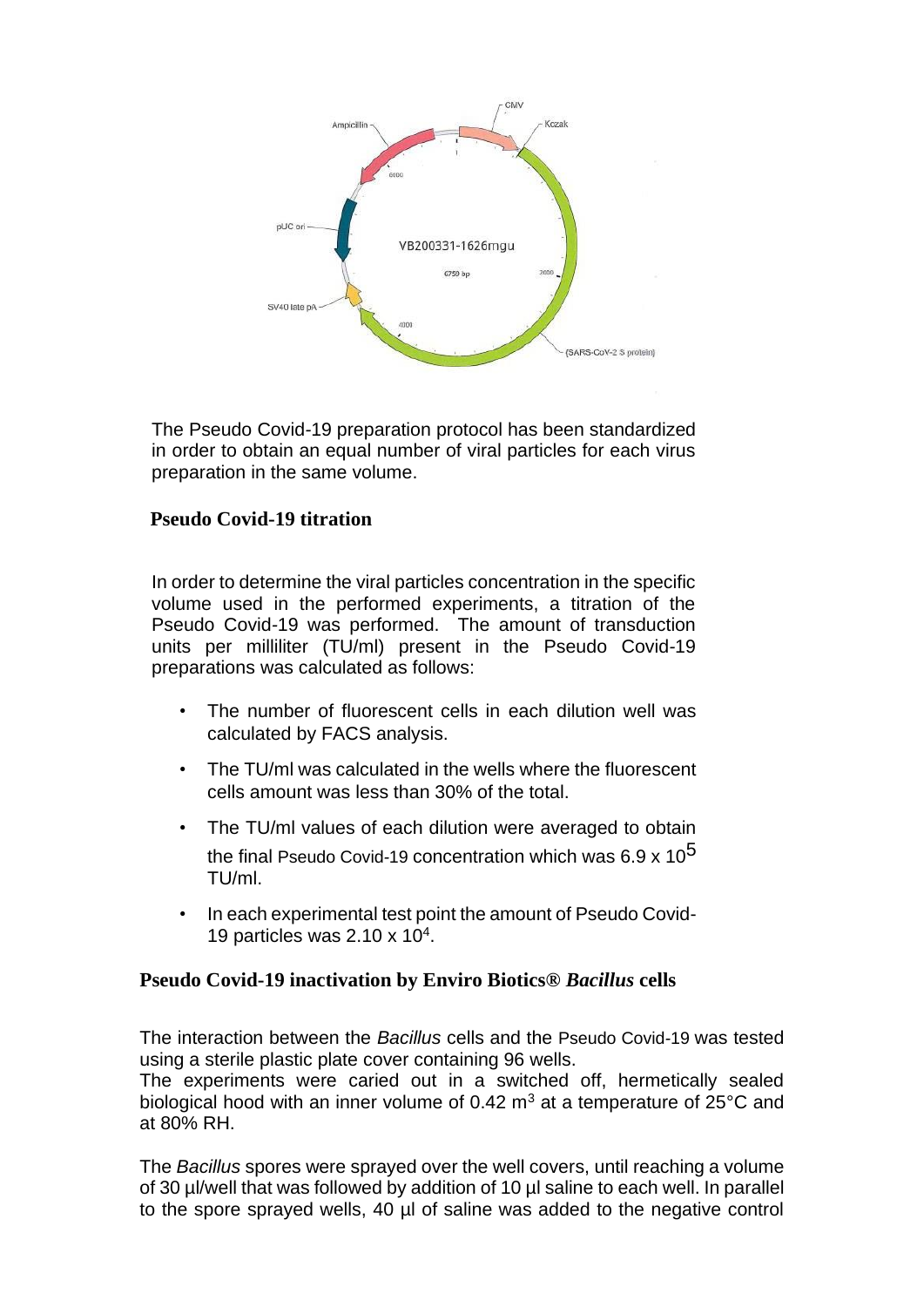wells without any spores. The plates were pre-incubated in the hood for four hours. The *Bacillus* viability after four hours of preincubation was tested on agar plates containing 15 g/l agar, 2 g/l yeast extract, 2 g/l skim milk powder, 16 g/l glucose and 5 g/l sodium chloride.

EGFP- Pseudo Covid*-*19 was tested in the first viral deactivation experiment. Following four preincubation hours, 30 µl of EGFP- Pseudo Covid*-*19 were added to each well yielding a final volume of 70 µl/well. Five bacteria-virus duration incubation times were tested: 0 min, 15 min, 30 min, 1h, and 3h in triplicates. Following the completion of each incubation, samples were collected from the plastic well surface, transferred to a 0.2 ml tube, centrifuged 3,500x*ɡ* for 8 minutes and the recovered supernatant was filtered (0.2µm absolute filter) for eliminating any bacterial left-overs.

Immediately after the filtration and for each incubation time, the recovered supernatants were transferred to 96-well plates that were inoculated beforehand by Caco2 cells (15,000 cells/well, seeded 24 hours prior to the stimulation). The Caco2 cells were incubated with the recovered supernatant for 72 hours.

The Caco2 cells (for each different time point) were then measured for their fluorescence with a spectrofluorometer to quantify the residual infectivity of the EGFP-Pseudo Covid*-*19 (directly proportional to the measured fluorescence) after its incubation with pre-incubated Enviro-Biotics® cells.

Background auto-fluorescence deriving solely from cells was subtracted at each time point. P value was calculated by unpaired t-Test.

Puromycin was added to the same Caco2 cells, after their fluorescence spectrofluorimetric acquisition, in each well (in order to select only the infected cells with the EGFP- Pseudo Covid*-*19) for the colony forming assay performance. The 12 days formed colonies were stained by crystal violet. The result obtained by the colony forming assay was acquired by photo and by spectrophotometric absorbance after dissolution of the crystal violet fixed in each well.

A confocal microscopy acquisition of Caco2 cells infected with the EGFP Pseudo Covid*-*19 was recovered from each point of the experiment, with and without *Bacillus* spores.

In the second deactivation test by *Bacillus* cells, LUC- Pseudo Covid*-*19 was used instead of EGFP- Pseudo Covid*-*19 for validating the *Bacillus* virucidal efficiency on a different system.

All the experimental conditions were identical to the EGFP- Pseudo Covid*-*19 experiment except for the incubation time that lasted 120 hours and the evaluation of the infected Caco2 cells that was quantified by chemiluminescence acquisition. The residual infectivity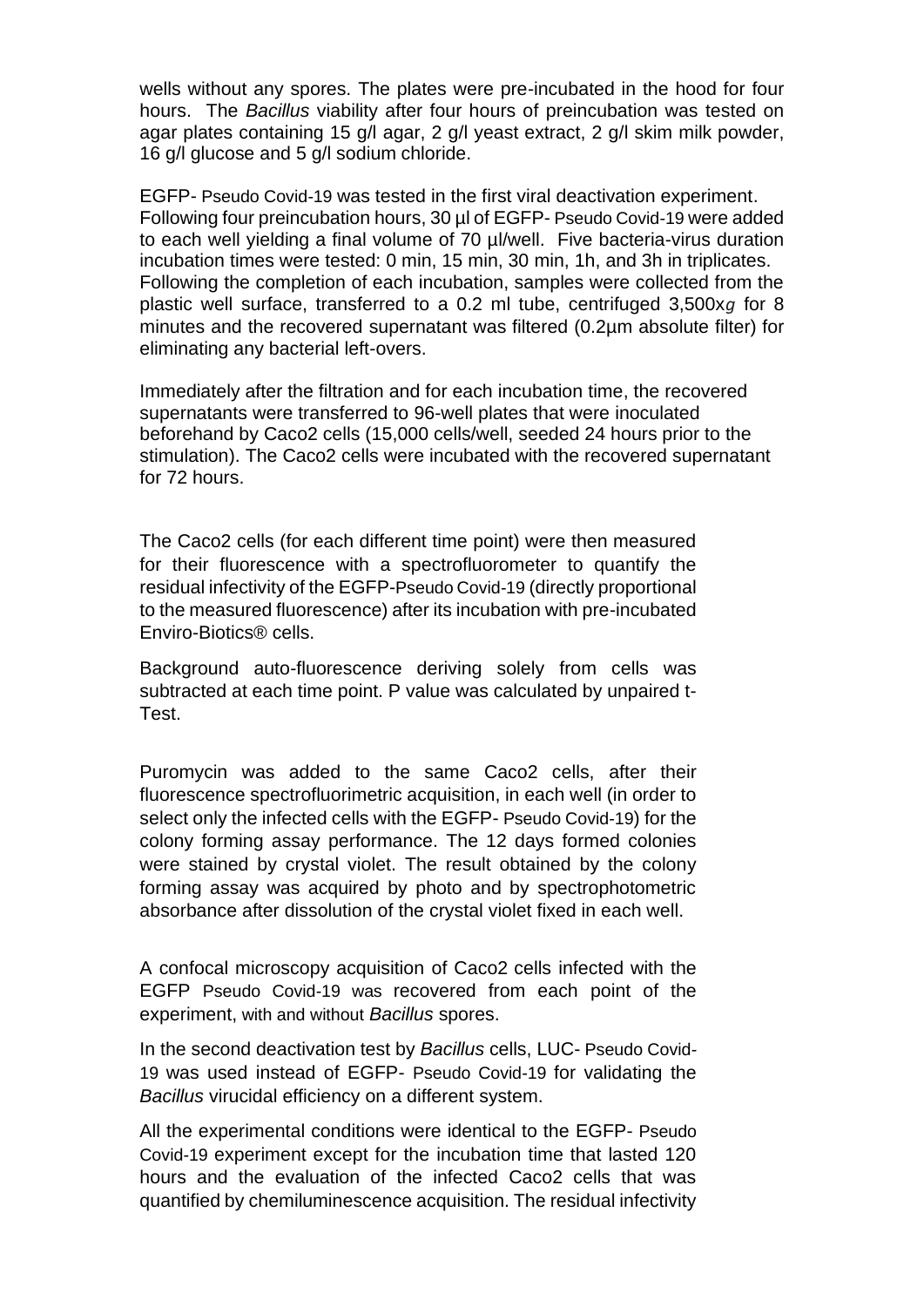of the LUC- Pseudo Covid*-*19 was directly proportional to the measured chemiluminescence that was detected as luciferase activity.

# **RESULTS**

### **Pseudo Covid-19 preparation**

The SARS-Cov-2 virus binds to the host receptor by using its spike (S)-protein, that facilitates cell entry. The S-protein plays a crucial role in the virus attachment, membrane fusion and subsequent infection (16). The S-proteins of other Corona viruses such as 229E and OC43 show a significant lower affinity to the ACE2 human cell receptor than the S-protein of SARS-Cov-2. Therefore, we have selected an enveloped pseudoCovid19 virus that fully expresses the SARS-Cov-2 S-protein. Western blot analysis of the Pseudo Covid-19 virus was caried out for demonstrating the 100% tested pseudoCovid19 S-protein homology with the SARS-CoV-2 S-protein.

The expression of the S-protein in the generated Pseudo Covid-19, after HEK cells' transfection, that was demonstrated by Western blot analysis is presented in Fig1.

Fig.1: Western blot performed on spike-less and over-expressing Pseudo



# Pseudo Covid-19 Western Blot Protein Analysis

Covid-19 Spike S-protein used for all the tests performed in this study. The identification of the Spike S-protein was obtained by using a specific mAb (Thermo Scientific, U.S) for this protein in a Pseudo Covid-19 lysate.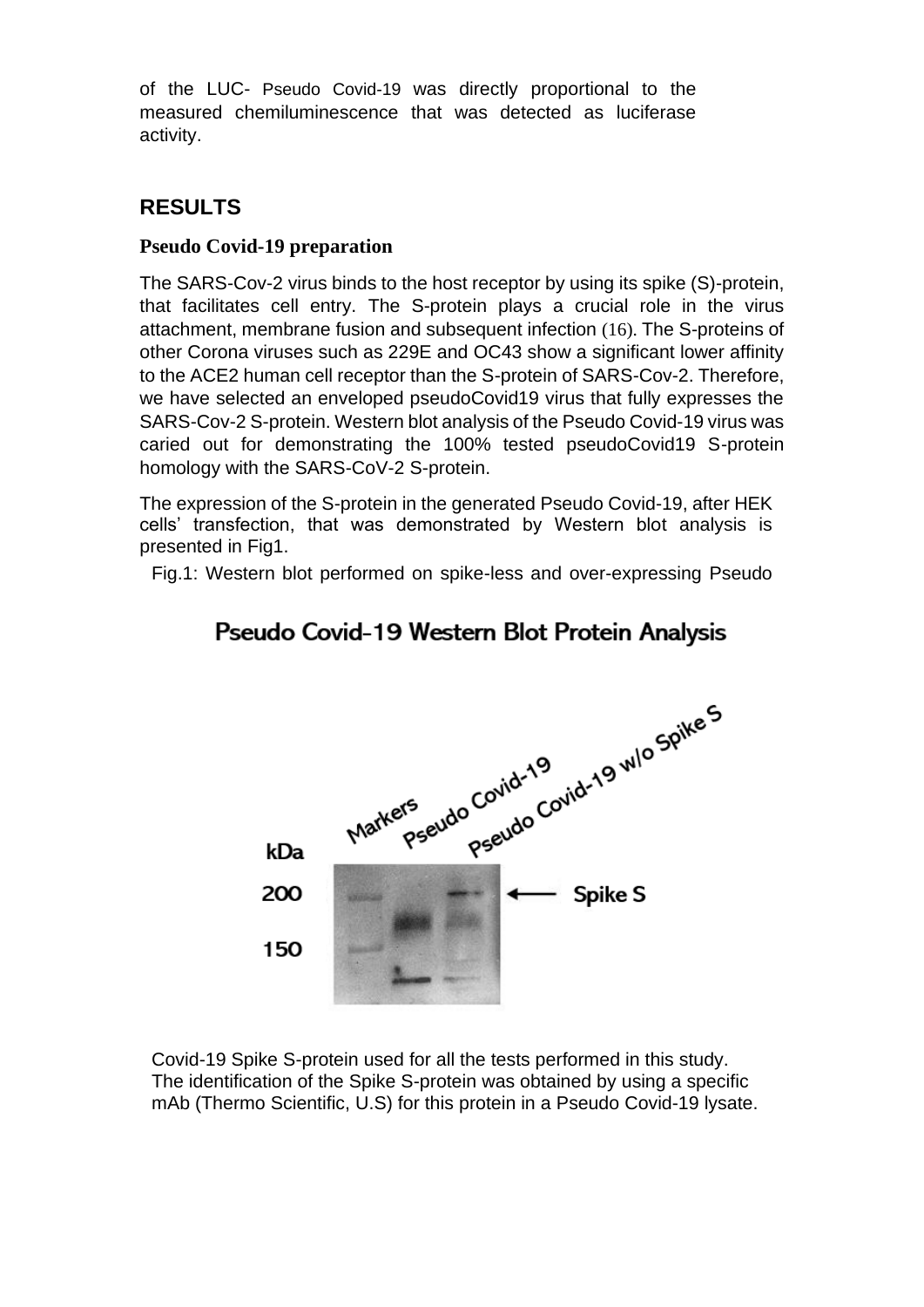Following the empirical irrefutable proof for the SARS-CoV-2 S-protein presence in the Pseudo Covid-19, an aliquot of one of the Pseudo Covid-19 batches produced for the different tests in this study, was analyzed with transmission electron microscopy (TEM). A representative Pseudo Covid-19 image acquired with a TEM (50000x; 50kV) is shown in Fig. 2

### Transmission Electron Microscopy Image of Pseudo Covid-19 Particles



|                       | Diameter (nm) |
|-----------------------|---------------|
| Mean                  | 131.9         |
| <b>Std. Deviation</b> | 33.51         |
| Std. Error            | 4.693         |
| Median                | 128.3         |

Fig. 2: A representative image of the produced Pseudo Covid-19 by TEM acquisition.

The arrows indicate the viral particles in the field of acquisition; the enlarged picture is a zoom image of a single particle. The table on the right summarizes the dimensions of the Pseudo Covid-19.

The mean diameter of this virus is 1 magnitude of order smaller than the *Bacillus* cell diameter. In some general anti-viral modes of action, the diameter ratio between the controlling cell and the viral particle may be crucial for facilitating the elimination or inactivation of the virus.

Since the presumed mode of action is based on secretion of virucidal metabolites, rather than some kind of phagocytosis, the specific dimensions seem less relevant to the specific mode of virucidal action. Nevertheless, the Pseudo Covid-19 was designed also for ensuring full identity to the SARS-CoV-2 particle dimensions.

### **Proteolytic activity of the Enviro-Biotics®** *Bacillus* **cells**

The presumed anti-viral mode of action of Enviro-Biotics® *Bacillus* cells is the extracellular proteolytic cleavage of the Coronavirus S-protein. As Proteases enzymatically hydrolyze peptide bonds in substrate proteins, we have tested the *Bacillus* cells degradative mechanism capacity. Enviro-Biotics® *Bacillus* cells were inoculated on an agar plate consisting skim milk as the nitrogen source.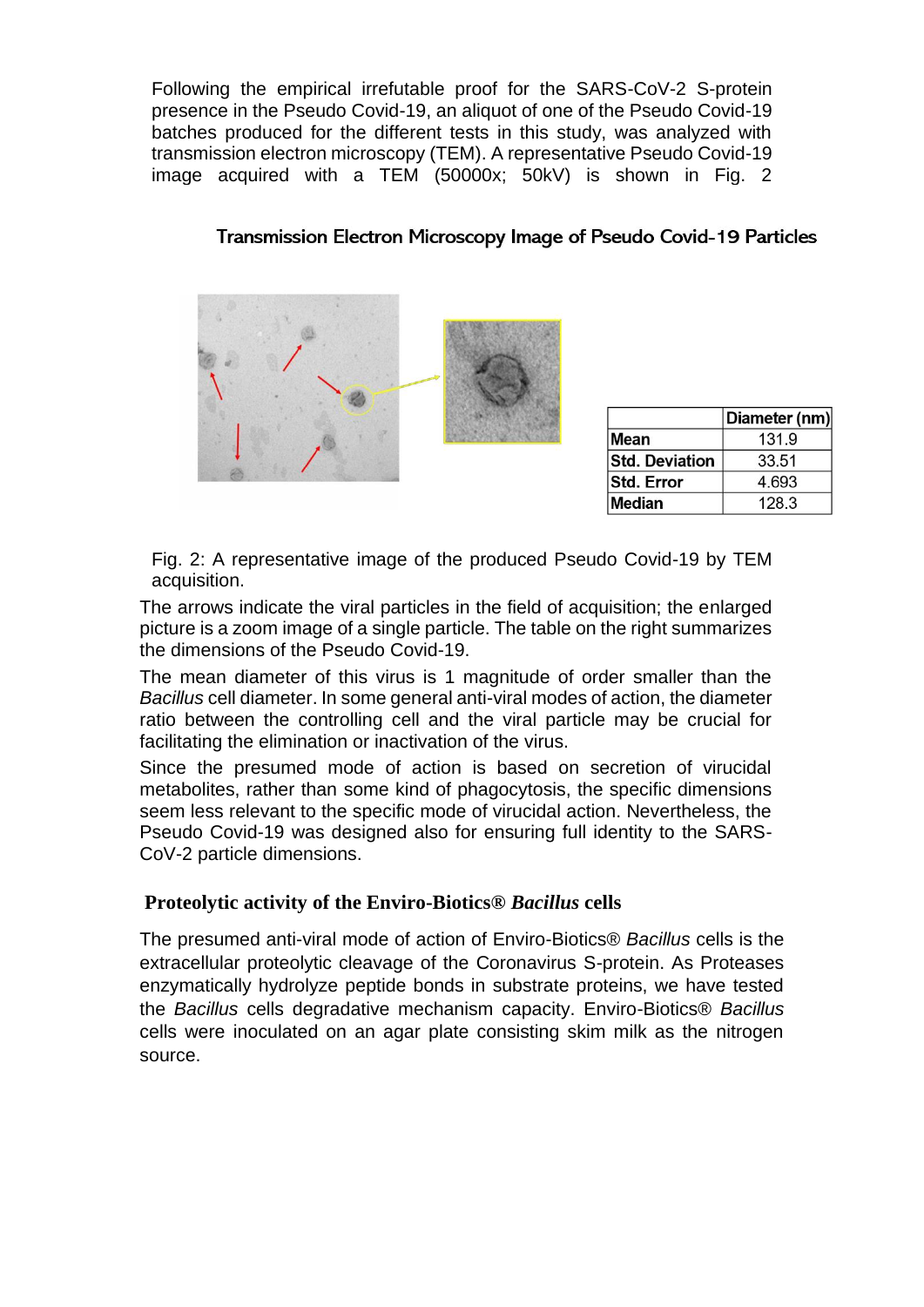As presented in fig.3, the *Bacillus* cells have degraded and consumed the proteinaceous skim milk substrate and subsequently clarified the zone circulating the colony. This clear metabolic physiological activity indicates to the *Bacillus* cells potential capacity to deactivate adjacent proteins.



### Proteolytic activity assay on an agar plate

Fig. 3: Skim milk degradation by metabolites secreted from an Enviro- Biotics® *Bacillus* colony.

#### **Pseudo Covid-19 inactivation on surfaces by Enviro-Biotics®** *Bacillus* **cells**

Plastic is one of the main inanimate surfaces that are potential routes of SARS-CoV-2 transmission. The duration persistence of SARS-CoV-2 on plastic surfaces was reported to reach 4 days (17), 9 days (18) and 14 days (19). Therefore, we selected plastic wells as the tested surface in this study.

Although the Enviro-Biotics® *Bacillus* spore suspension was applied to the tested surface only 4 hours prior to the viral inoculation, *Bacillus* bacteria incubation with the viral particles resulted in a rapid inactivation of the viruses. Within 15 minutes 67% of the virus particles were neutralized and by 3 hours 97.7% of virus particles were inactivated as shown in fig 4.

The *Bacillus* cell concentration at time 0 following 4 hours of pre-incubation, prior to the Pseudo Covid-19 inoculation reached a CFU of 1.42 x 10<sup>8</sup> cell/ml indicating an initiation of spore germination. The original applied spore concentration was  $8 \times 10^7$  spores/ml.

During this time, the viruses in the parallel untreated control surfaces were totally stable, indicating that there was no spontaneous reduction in the viral count. Confocal microscopy analysis of Caco2 infected cells was performed as another procedure to examine the deactivation of the EGFP-Pseudo Covid-19 particles. As presented in fig.5, cells incubated with EGFP-pseudocovid-19 that were previously incubated with active Enviro Biotics® do not emit any fluorescence indicating the significant inactivation of the viral particles.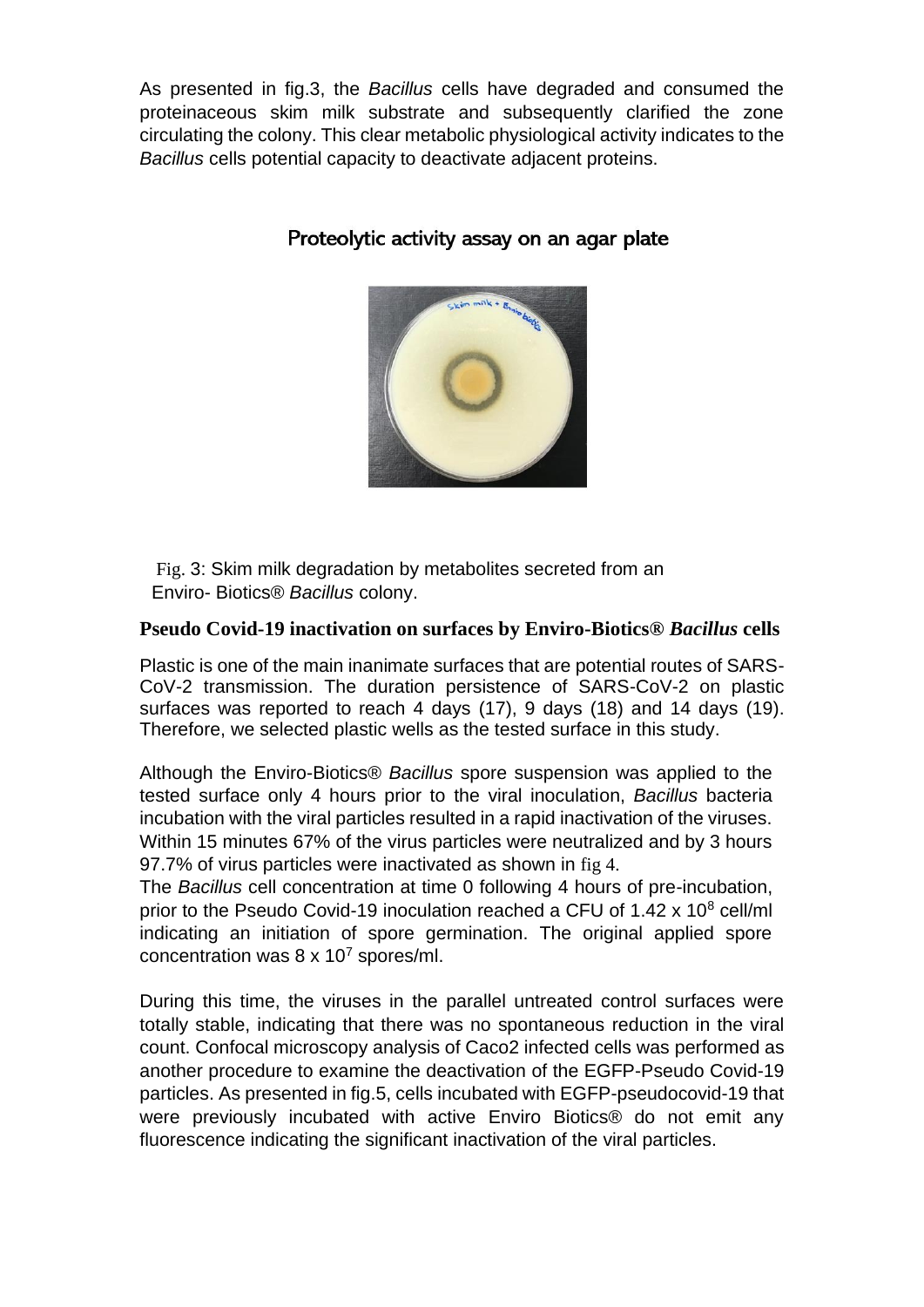In this experiment, Puromycin resistant EGFP-Pseudo Covid-19 were used as the tested viral particles. The antibiotic Puromycin addition to the Caco2 host cells enabled another evaluation of the virucidal efficiency of the *Bacillus* cells. As depicted in fig.6, a colony forming assay revealed the significant deactivation effect of the *Bacillus* cells on the viral survivability. The Puromycin resistance was also acquired by spectrophotometric absorbance after dissolution of the crystal violet fixed in each well (fig.7).



Pseudo Covid-19 Residual Infectivity

Fig.4: Fluorometric quantitation of EGFP-Pseudo Covid-19 residual infectivity detected as GFP fluorescence with a spectrofluorometer, presented in Relative Florescence Units (RFU). Each bar is the mean±SD of a triplicate. P value was calculated by unpaired t-Test.



#### **Confocal Microscopy Analysis of Caco2 Cells**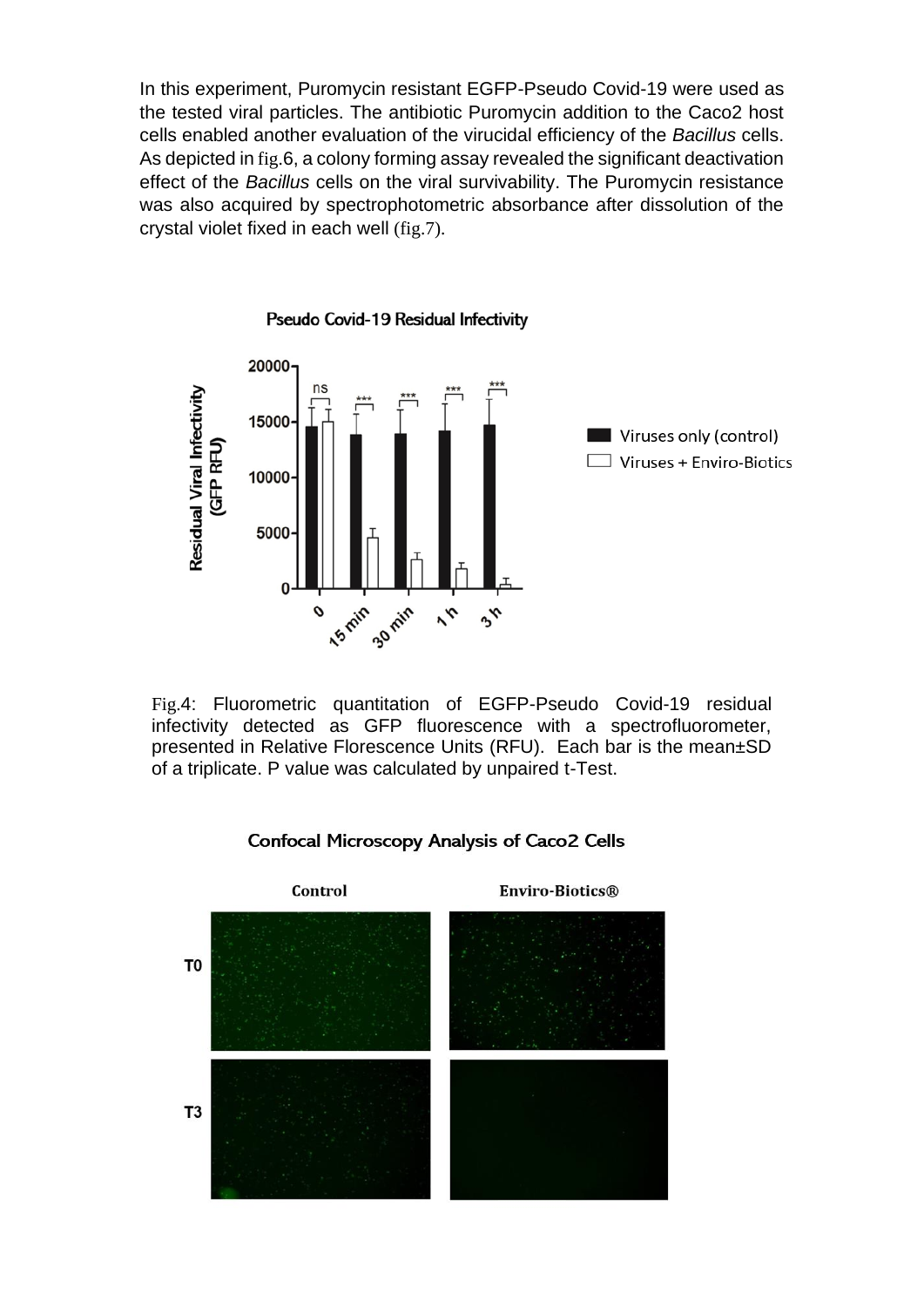Fig. 5: Confocal microscopy analysis of Caco2 cells incubated with EGFP- Pseudo Covid-19 previously pre-incubated with and without active Enviro Biotic® *Bacillus* bacteria at T0 (Initiation of *Bacillus* – virus incubation) and following 3 incubation hours.



### **Puromycin Resistant Colony Forming Assay**

Fig. 6: A colony forming assay showing the plates with Coco2 cells that were treated



Pseudo Covid-19 Residual Infectivity

with the sprayed *Bacillus* Enviro-Biotics® vs. the untreated control, following puromycin supplementation.

Fig. 7: Crystal violet quantitation by spectrophotometric absorbance at 570nm of the dissolved crystals corresponding to the colonies formed.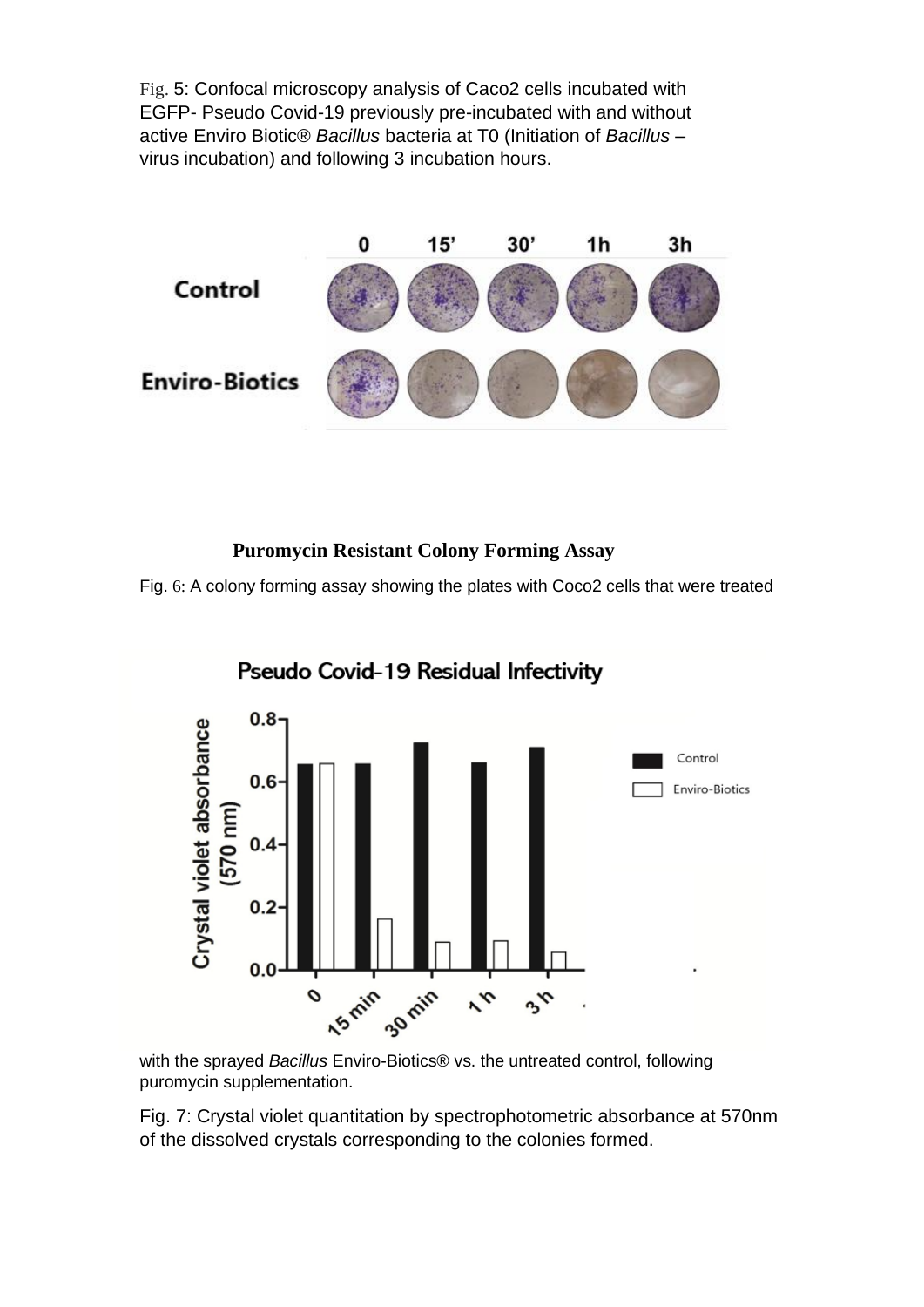In order to validate the *Bacillus* Enviro-Biotics® antiviral efficiency, the bacterial cells were challenged by another Pseudo Covid-19 construct. Similarly to the experiment that tested the inactivation of EGFP-Pseudo Covid-19, the LUC-Pseudo Covid-19 was found susceptible to the Enviro-Biotics® *Bacillus* cells. Following 15 minutes of incubation, the active viral load has decreased by 70%. Further incubation deactivated the virus particles and reached a reduction rate of 98.6% within 3 hours as presented in fig.8.



Pseudo Covid-19 Residual Infectivity

Fig. 8: Chemiluminescence quantitation of the LUC-Pseudo Covid-19 residual infectivity detected as luciferase activity, presented as Relative Luciferase Units (RLU). Each bar is the mean±SD of a triplicate. P value was calculated by unpaired t-Test.

The second test results exhibited above confirmed the virucidal activity of the Enviro-Biotics® already within the first incubation hour, as previously observed by fluorescence quantitation performed in the test with EGFP-Pseudo Covid-19. These findings indicate the significant anti-viral capacity of Enviro-Biotics® *Bacillus* and their potential use in disinfecting indoor surfaces and objects.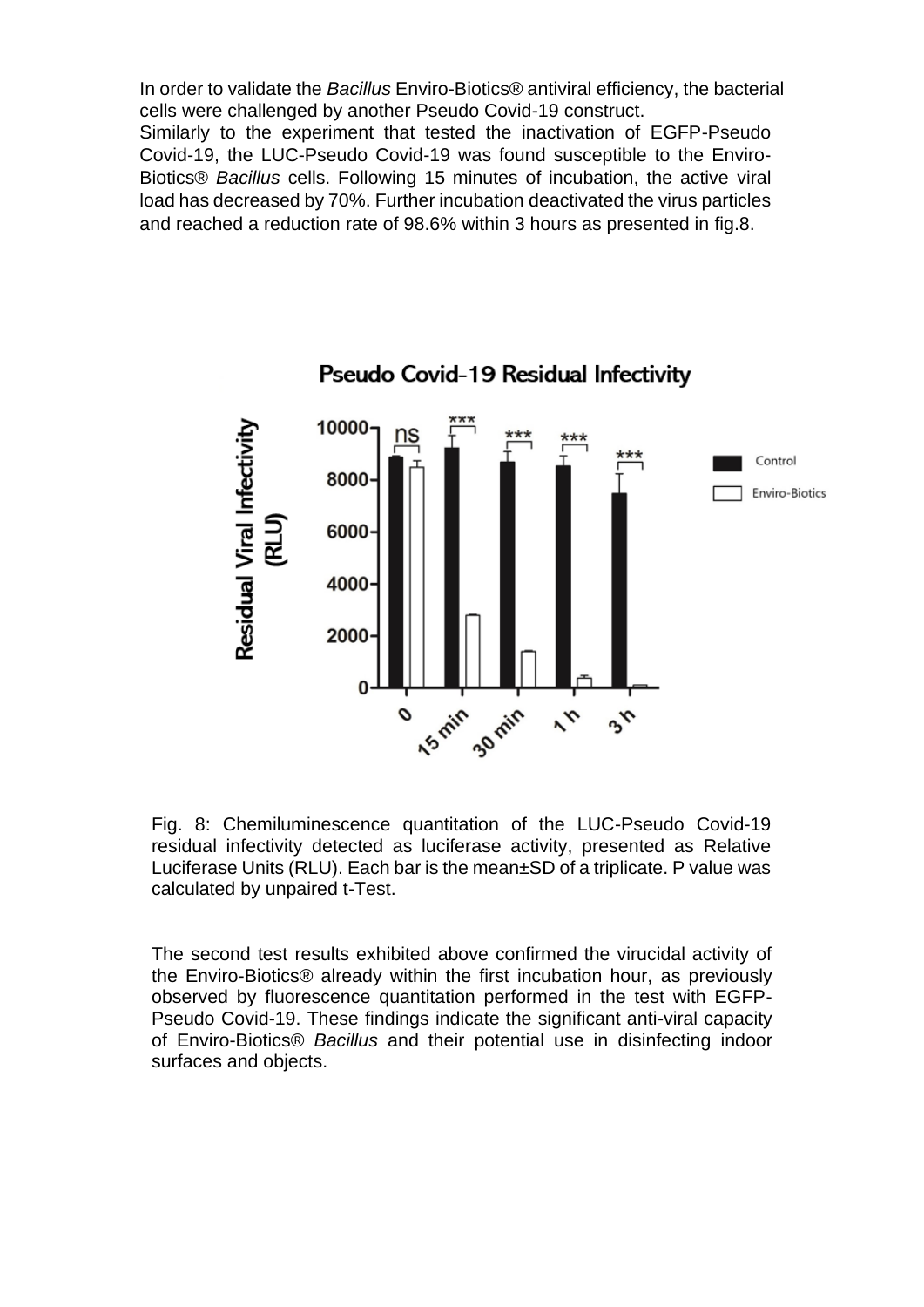## **DISCUSSION**

Microbial Bio-control of bacterial and fungal pathogens is a well-established discipline that was investigated and reported in innumerable scientific papers (20,21). The modes of action are diverse but the principal theme is that applying beneficial microorganisms reduces the presence of pathogens (22,23,24).

The Sars-Cov-2 pandemic, and the high viral survivability on surfaces and objects caused an urgent need for sustainable and effective disinfecting technology.

Testing the effect of the Enviro-Biotics® *Bacillus* on pseudo-viruses showed a rapid and significant reduction of the viral survivability (Fig. 4, 8).

Virucidal biocontrol has been barely studied and as far as we know, this is the first trial of its kind. This trial not only tested beneficial microorganisms spraying against viruses, but also exhibited a clear viral inactivation.

In order to back up the evaluation of the viral inactivation by spectrofluorimetric acquisition of fluorescence, we performed a colony forming assay (fig.6), that demonstrated once again the clear virucidal effect of the Enviro-Biotics® *Bacillus*. Another pseudo-virus- LUC pseudoCovid19, was constructed with the Sars-Cov-2, S-protein for proving the efficiency in a different system. The viral inactivation process was repeated in this system too (fig.8). The virucidal rates were consistent with those accepted for the EGFP-Pseudo Covid-19, thus, validating the effectiveness of the microbial based, viral-control technology.

One proposed viral inactivation mechanism by bacteria is the secretion of metabolites which adversely affect viral particles (25). The scarce scientific studies that investigated the role of microorganisms as potential virucidal agents, focused on viruses other than Corona. Laboratory studies have indicated that some bacteria are microbial predators of viruses which use the virus' capsid as a nutrient source (26,27). Ward et al. (28) indicated that proteolytic bacterial enzymes inactivate echovirus particles by cleavage of virus proteins thus exposing the viral RNA to nuclease digestion. Deng and Caliver (29) demonstrated the unique role of proteases in viral inactivation processes in the presence of bacteria, by using protease inhibitors. Bacteria may also inactivate viruses by other substances such as small molecules. These are referred to as variolitic substances (29).

Due to the significantly fast viral inactivation that was mostly completed within 15 minutes as exhibited in this study, we propose that the Enviro-Biotics® *Bacillus* viricidal mode of action is based on proteases, as proteases are primary metabolites.

This assumption is also based on one of the characteristics of the *Bacillus* genus. The *Bacillus* cells – which are the active ingredients of the Enviro-Biotics® are known as efficient proteolytic enzyme producers. Moreover, we have demonstrated the proteolytic capacity of the *Bacillus* strains that compose the Enviro-Biotics® formulation (fig.3). In this study, the *Bacillus* spores were applied only four hours prior to the incubation with the viruses, enabling only a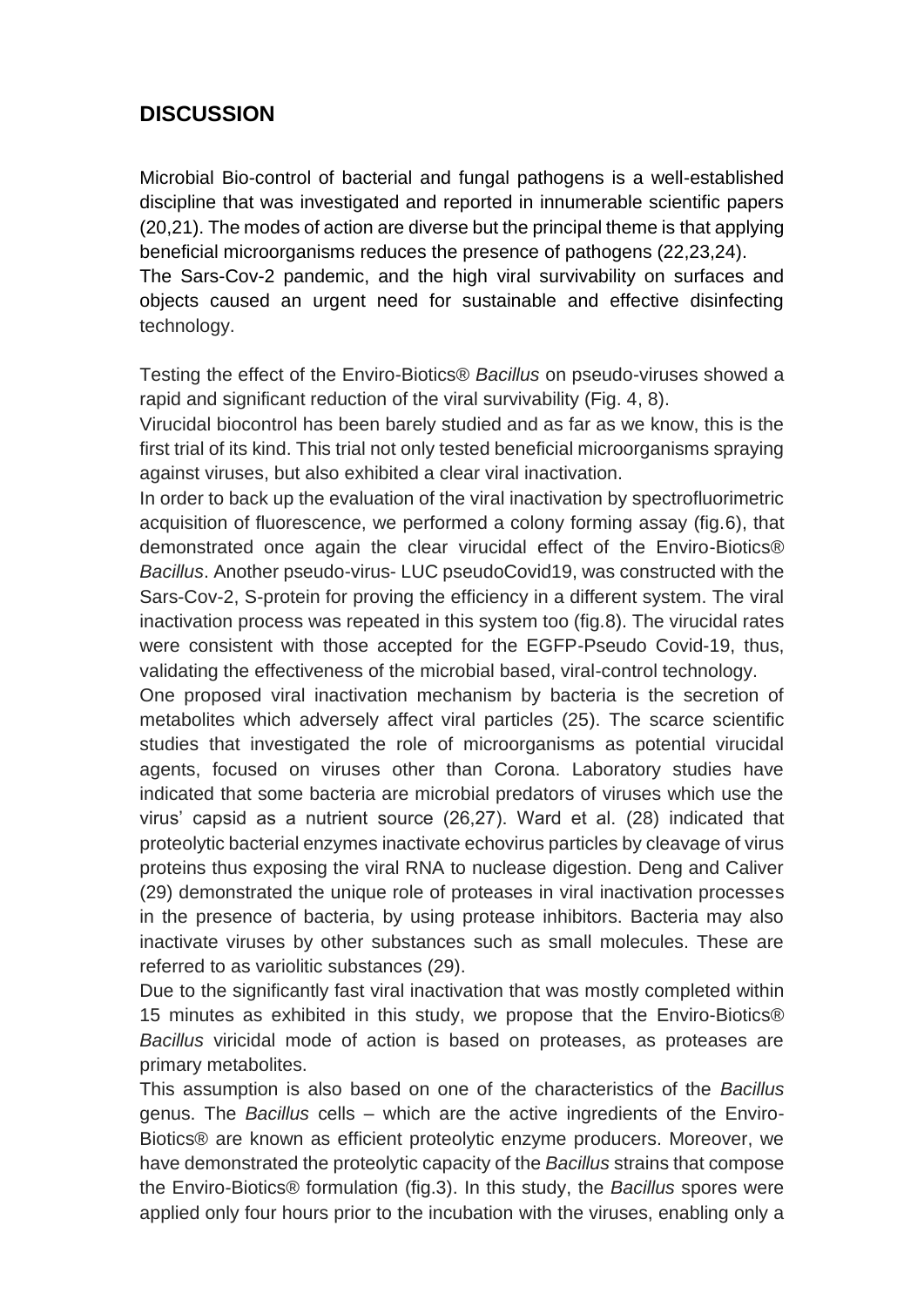short interval for spore germination, propagation and entering full metabolic activity. The prior sterilization of the tested surface may have also hindered the bacterial activity. Herrman et al. (30) reported that viral inactivation by bacteria is more rapid in contaminated environments as opposed to sterile environments.

Continuous application of Enviro-Biotics® *Bacillus* cells on actual indoor environment consequents in increased virucidal efficacy due to surface colonization and to the nutritive nature of surfaces and objects that induce microbial metabolic activity such as secretion of anti-viral proteases and small molecules.

Most SARS-CoV-2 particles were found in droplets and fomite that are larger than 5µm, thus they are not suspended in the air, but settle on indoor inanimate surfaces and objects. Most coronaviruses, can persist on surfaces for days while some survive for up to a month (31). The SARS-CoV-2 are transmitted by self-inoculation from surfaces to nose, mouth, or eyes after touching contaminated objects (32).

Significant environmental contamination by the SARS-CoV-2 patients through respiratory droplets and fecal shedding (33,34), suggests that the surfaces are a potential transmission medium and supports the need for strict adherence to environmental hygiene indoors.

This study aims to offer a continuous and sustainable preventive solution to the SARS-CoV-2 transmission and infection that stems from contaminated inanimate surfaces and objects.

## **CONCLUSIONS**

The data presented in this study demonstrates that the microbial bio-control approach is applicable and efficient in preventing covid-19 infections originated from surfaces and objects. Applying Enviro-Biotics *Bacillus* cells in indoor environments induces biologic deactivation of viral particles. The drastic viral survivability reduction demonstrated in this study is pertinent to the indoor, public health and transport sectors. The Enviro-Biotics solution should be considered when implementing strategies designed to mitigate fomite transmission for the current Covid-19 pandemic.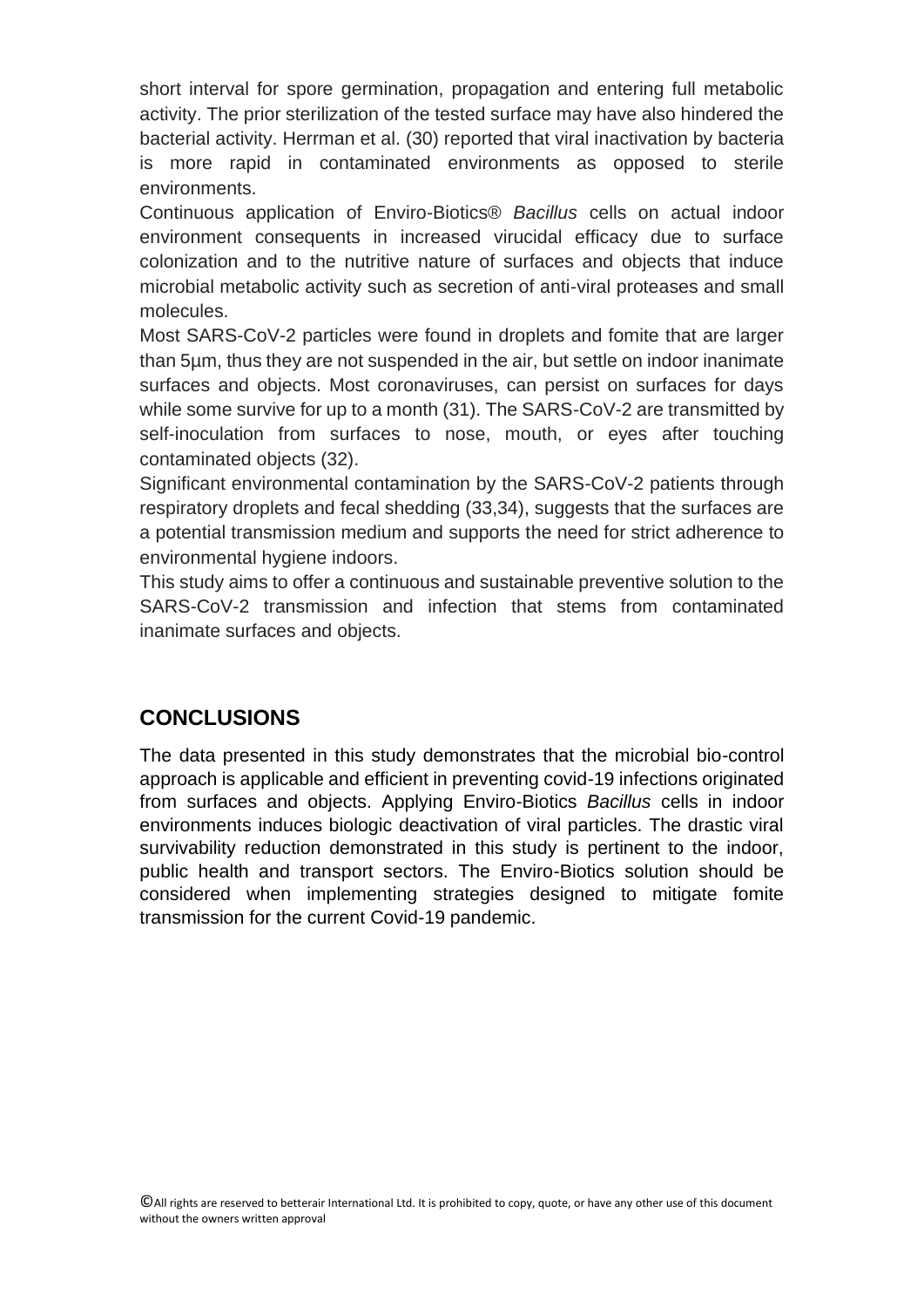### **REFERENCES**

- 1. Zhu, N., Zhang, D., Wang, W., Li, X., Yang, B., Song, J., ... & Niu, P. (2020). A novel coronavirus from patients with pneumonia in China, 2019. *New England Journal of Medicine*.
- 2. Wang, C., Horby, P. W., Hayden, F. G., & Gao, G. F. (2020). A novel coronavirus outbreak of global health concern. The Lancet, 395(10223), 470-473.
- 3. Kampf, G., Todt, D., Pfaender, S., & Steinmann, E. (2020). Persistence of coronaviruses on inanimate surfaces and their inactivation with biocidal agents. *Journal of Hospital Infection*, *104*(3), 246-251.
- 4. Otter, J. A., Donskey, C., Yezli, S., Douthwaite, S., Goldenberg, S., & Weber, D. J. (2016). Transmission of SARS and MERS coronaviruses and influenza virus in healthcare settings: the possible role of dry surface contamination. *Journal of Hospital Infection*, *92*(3), 235-250.
- 5. Riddell, S., Goldie, S., Hill, A., Eagles, D., & Drew, T. W. (2020). The effect of temperature on persistence of SARS-CoV-2 on common surfaces. *Virology Journal*, *17*(1), 1-7.
- 6. Hui, D. S., Chow, B. K., Chu, L., Ng, S. S., Lee, N., Gin, T., & Chan, M. T. (2012). Exhaled air dispersion during coughing with and without wearing a surgical or N95 mask. Plos one, 7(12), e50845.
- 7. Sun, C., & Zhai, Z. (2020). The efficacy of social distance and ventilation effectiveness in preventing COVID-19 transmission. Sustainable cities and society, 62, 102390.
- 8. Shafaghi, A. H., Rokhsar Talabazar, F., Koşar, A., & Ghorbani, M. (2020). On the Effect of the Respiratory Droplet Generation Condition on COVID-19 Transmission. Fluids, 5(3), 113.
- 9. Casey, M. L., Hawley, B., Edwards, N., Cox-Ganser, J. M., & Cummings, K. J. (2017). Health problems and disinfectant product exposure among staff at a large multispecialty hospital. American journal of infection control, 45(10), 1133-1138.
- 10.Dumas, O., Varraso, R., Boggs, K. M., Quinot, C., Zock, J. P., Henneberger, P. K., ... & Camargo, C. A. (2019). Association of occupational exposure to disinfectants with incidence of chronic obstructive pulmonary disease among US female nurses. JAMA network open, 2(10), e1913563-e1913563.
- 11.Weinmann, T., Forster, F., Von Mutius, E., Vogelberg, C., Genuneit, J., Windstetter, D., ... & Gerlich, J. (2019). Association Between Occupational Exposure to Disinfectants and Asthma in Young Adults Working in Cleaning or Health Services: Results From a Cross-Sectional Analysis in Germany. Journal of occupational and environmental medicine, 61(9), 754-759.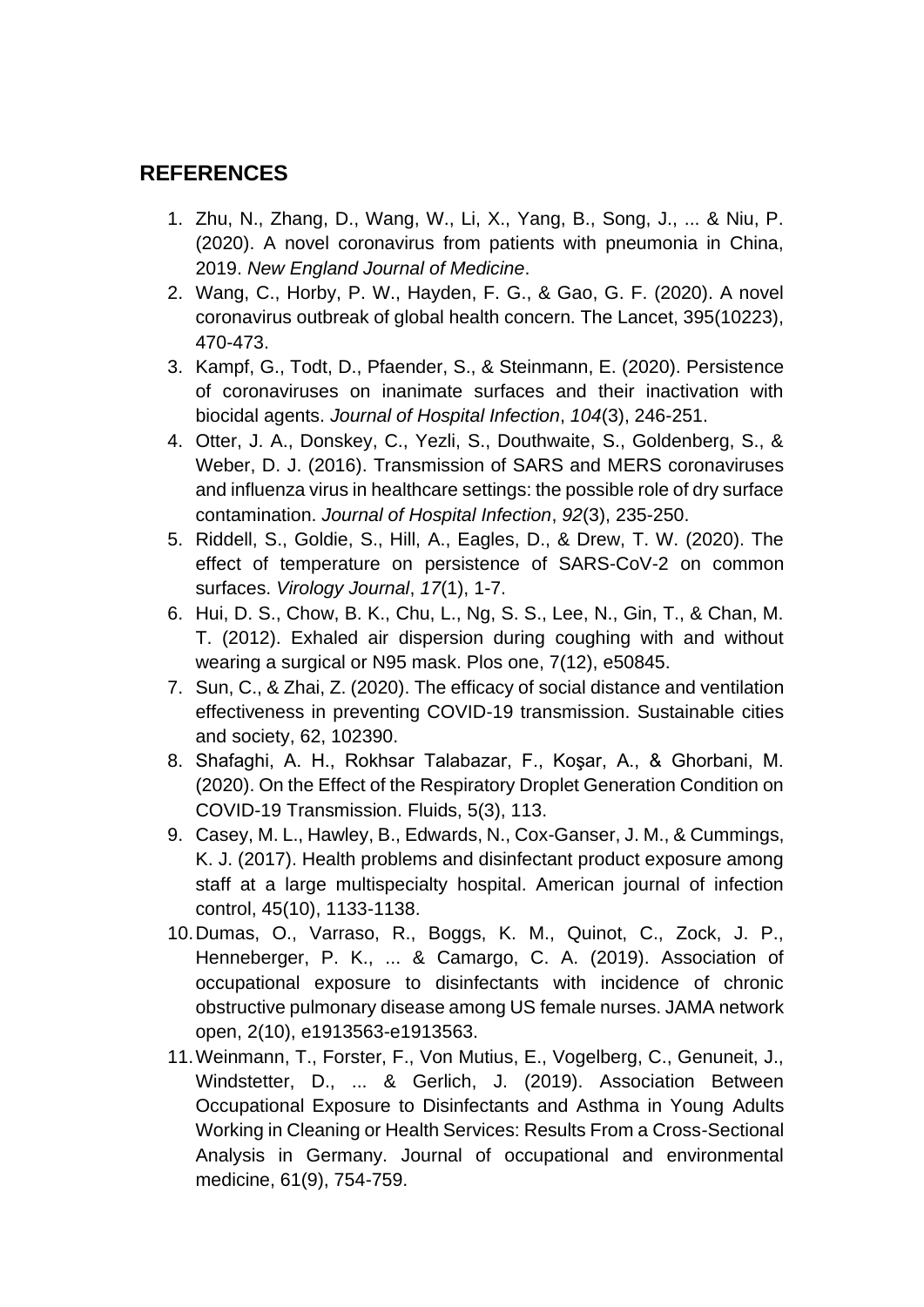- 12.Gupta, R., Beg, Q., & Lorenz, P. (2002). Bacterial alkaline proteases: molecular approaches and industrial applications. Applied microbiology and biotechnology, 59(1), 15-32.
- 13.Li, F. (2016). Structure, function, and evolution of coronavirus spike proteins. Annual review of virology, 3, 237-261.
- 14.Belouzard, S., Millet, J. K., Licitra, B. N., & Whittaker, G. R. (2012). Mechanisms of coronavirus cell entry mediated by the viral spike protein. Viruses, 4(6), 1011-1033.
- 15.Hantak, M. P., Qing, E., Earnest, J. T., & Gallagher, T. (2019). Tetraspanins: architects of viral entry and exit platforms. Journal of virology, 93(6).
- 16.Padhi, A. K., & Tripathi, T. (2020). Can SARS-CoV-2 Accumulate Mutations in the S-Protein to Increase Pathogenicity?. ACS Pharmacology & Translational Science, 3(5), 1023-1026.
- 17.Rabenau, H. F., Cinatl, J., Morgenstern, B., Bauer, G., Preiser, W., & Doerr, H. W. (2005). Stability and inactivation of SARS coronavirus. Medical microbiology and immunology, 194(1-2), 1-6
- 18.Dong, J. H. X. P. (2003). Stability of SARS coronavirus in human specimens and environment and its sensitivity to heating and UV irradiation.
- 19.Chan, K. H., Peiris, J. M., Lam, S. Y., Poon, L. L. M., Yuen, K. Y., & Seto, W. H. (2011). The effects of temperature and relative humidity on the viability of the SARS coronavirus. Advances in virology, 2011.
- 20.Whipps, J. M. (2001). Microbial interactions and biocontrol in the rhizosphere. Journal of experimental Botany, 52(suppl\_1), 487-511.
- 21.Fravel, D. R. (2005). Commercialization and implementation of biocontrol. Annu. Rev. Phytopathol., 43, 337-359.
- 22.Gardener, B. B. M., & Fravel, D. R. (2002). Biological control of plant pathogens: research, commercialization, and application in the USA. Plant Health Progress, 3(1), 17.
- 23.Jones, R. J., Hussein, H. M., Zagorec, M., Brightwell, G., & Tagg, J. R. (2008). Isolation of lactic acid bacteria with inhibitory activity against pathogens and spoilage organisms associated with fresh meat. Food Microbiology, 25(2), 228-234.
- 24.Lalloo, R., Ramchuran, S., Ramduth, D., Görgens, J., & Gardiner, N. (2007). Isolation and selection of Bacillus spp. as potential biological agents for enhancement of water quality in culture of ornamental fish. Journal of Applied Microbiology, 103(5), 1471-1479.
- 25.Vasickova, P., Pavlik, I., Verani, M., & Carducci, A. (2010). Issues concerning survival of viruses on surfaces. Food and Environmental Virology, 2(1), 24-34.
- 26.Cliver, D. O., & Herrmann, J. E. (1972). Proteolytic and microbial inactivation of enteroviruses. Water Research, 6(7), 797-805.
- 27.Herrmann, J. E., & Cliver, D. O. (1973). Degradation of coxsackievirus type A9 by proteolytic enzymes. Infection and Immunity, 7(4), 513-517.
- 28.Ward, R. L., Knowlton, D. R., & Winston, P. E. (1986). Mechanism of inactivation of enteric viruses in fresh water. Applied and environmental